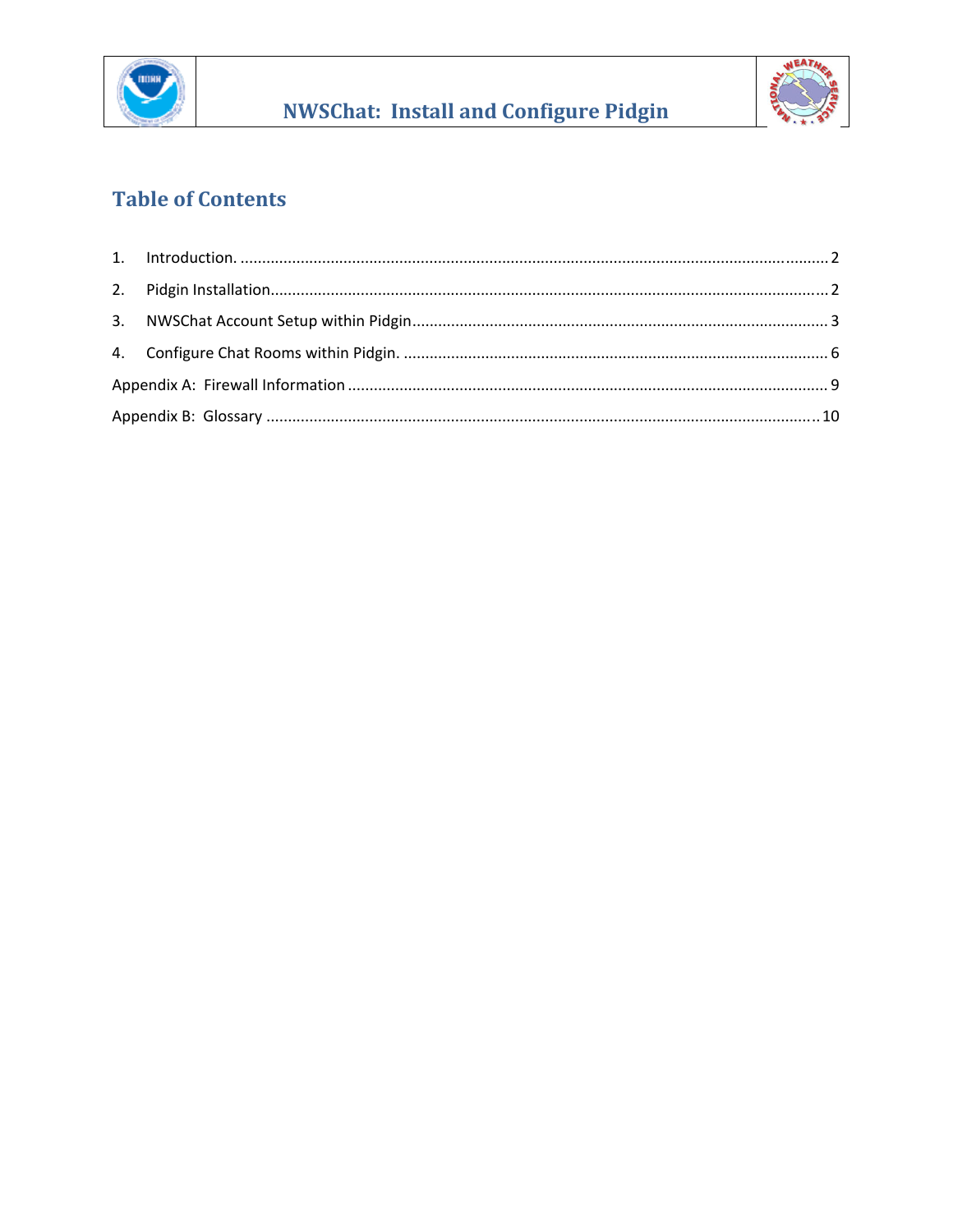<span id="page-1-0"></span>1. Introduction

Pidgin is the suggested and supported Instant Messaging (IM) and chat application for use on Microsoft Windows  $^{\circ}$  computers. Pidgin is an open source program that can be downloaded from the internet and used at no cost.

These instructions assume you have completed all the necessary steps for obtaining a valid NWSChat account, and have the account name and password in your possession.

- 2. Pidgin Installation
	- a. To install Pidgin, you'll need administrative rights on your computer. If you do not have administrative rights, please contact your Information Technology Department so they may install the software. Otherwise, if you have administrative rights, proceed with the next step.
	- b. Download Pidgin here: [\(http://www.pidgin.im\)](http://www.pidgin.im/), saving the Windows install file to your desktop.
	- c. Double‐click the install file found on your desktop, accepting all defaults by clicking either "OK", "Next", "Install", and eventually "Finish".
	- d. A new Pidgin Icon:  $\mathbb{Z}^{\mathbb{Z}^{\times}}$  will be available either on your desktop or in your Start Menu. Double‐click the icon to start Pidgin for the time and you will be presented with the following window:

| <b>Accounts</b> |                                                                                                                                                                                                                                                                                                                                                                                                        |  |
|-----------------|--------------------------------------------------------------------------------------------------------------------------------------------------------------------------------------------------------------------------------------------------------------------------------------------------------------------------------------------------------------------------------------------------------|--|
|                 | <b>Welcome to Pidgin!</b><br>You have no IM accounts configured. To start connecting with<br>Pidgin press the Add button below and configure your first<br>account. If you want Pidgin to connect to multiple IM<br>accounts, press Add again to configure them all.<br>You can come back to this window to add, edit, or remove<br>accounts from Accounts⇒Manage Accounts in the Buddy<br>List window |  |
|                 | Modify<br>Delete<br>Close<br>Add                                                                                                                                                                                                                                                                                                                                                                       |  |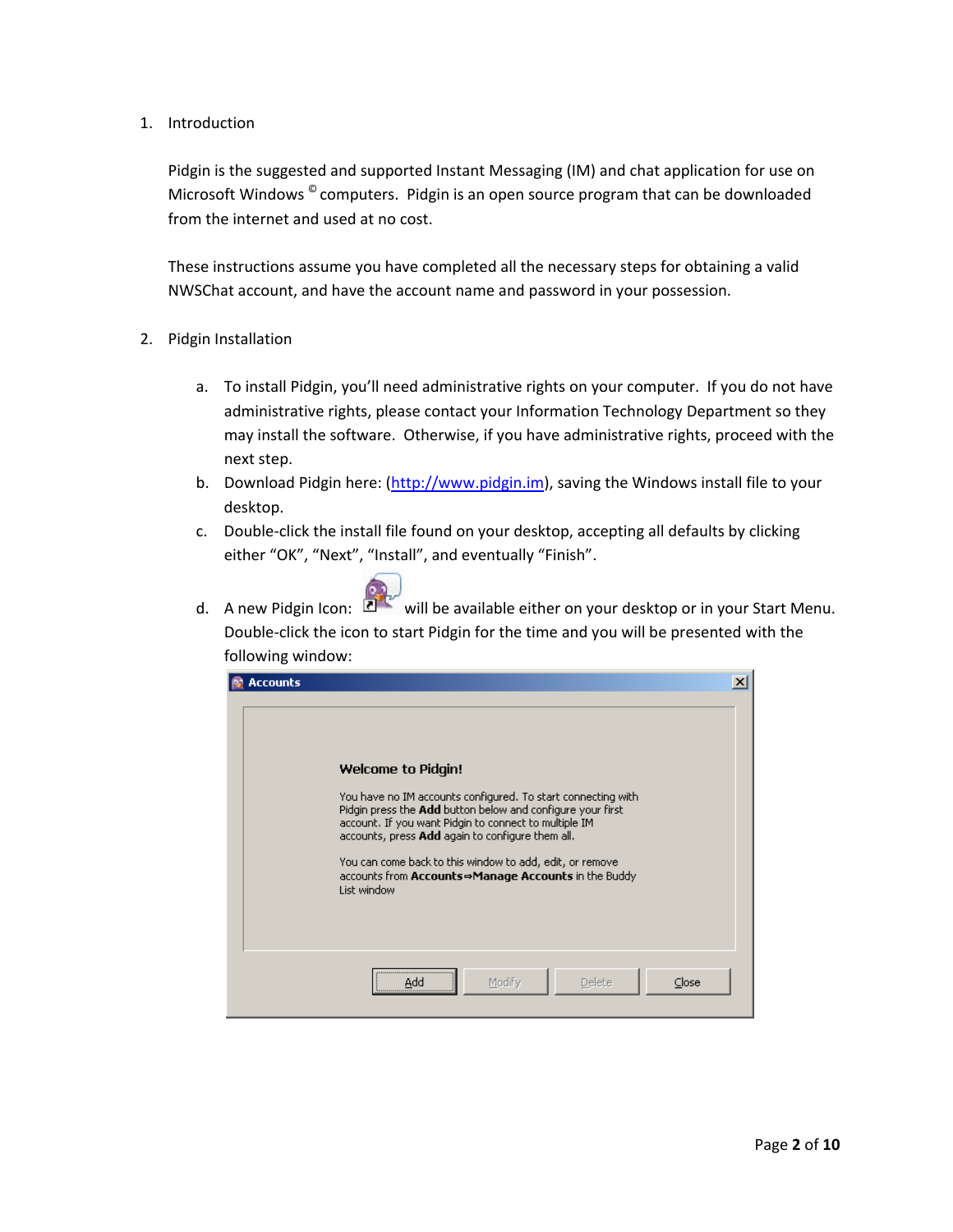- <span id="page-2-0"></span>3. NWSChat Account Setup within Pidgin
	- a. Click the "Add" button as depicted in the image above and a new dialog box will open as noted below:

| Add Account             |                                       |
|-------------------------|---------------------------------------|
| Advanced Proxy<br>Basic |                                       |
| <b>Login Options</b>    |                                       |
| Protocol:               | AIM                                   |
| Username:               |                                       |
| Password:               |                                       |
| Remember password       |                                       |
| <b>User Options</b>     |                                       |
| Local alias:            |                                       |
| New mail notifications  |                                       |
|                         | Use this buddy icon for this account: |
| Remove                  |                                       |
|                         | Cancel<br>Add                         |

b. Click the down arrow button, denoted in the image above with the red arrow. **Choose XMPP** resulting in the dialog box below:

| Redd Account                          |
|---------------------------------------|
| Advanced Proxy<br>Basic               |
| <b>Login Options</b>                  |
| Protocol:<br>XMPP                     |
| Username:                             |
| Domain:                               |
| Resource:                             |
| Password:                             |
| Remember password                     |
| <b>User Options</b>                   |
| Local alias:                          |
| New mail notifications                |
| Use this buddy icon for this account: |
| Remove                                |
| Create this new account on the server |
| Cancel<br>Add                         |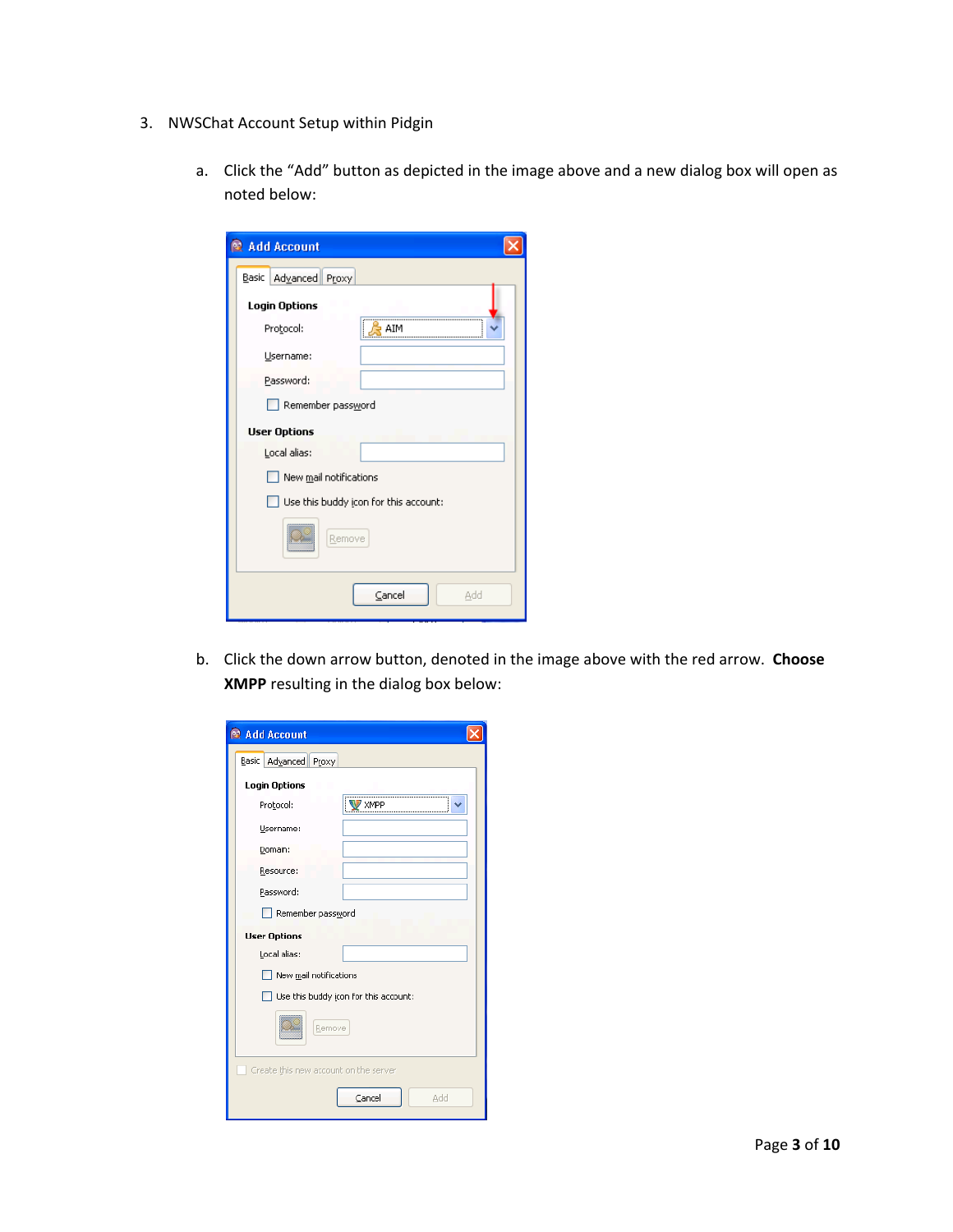- c. Carefully enter your NWSChat account information into the dialog box, as depicted in the red areas below, remembering:
	- i. *Usernames must be all lower‐case and spelled exactly* as it was in your account request (see the table below for a *few* examples)

| Partner                                    | <b>Example Username</b> |
|--------------------------------------------|-------------------------|
| <b>Emergency Management</b>                | em-john.doe             |
| <b>Federal Emergency Management Agency</b> | fema-jane.doe           |
| <b>United States Geological Survey</b>     | usgs-bill.doe           |
| <b>U.S. Army Corps of Engineers</b>        | coe-susan.doe           |
| <b>Media Partners</b>                      | media-james.doe         |

- ii. The Domain must be all lower‐case: **nwschat.weather.gov**
- iii. Resource isn't overly important; however something must be placed in this field (it cannot remain blank). We suggest "Office" or "Home", minus the quotes
- iv. You may type your password into the password field and place a checkmark in the "Remember Password" checkbox, but a suggested information technology *Best Practice* is to leave the password field blank and type it in each time. The password **must** be exactly what you entered when requesting your account or when you last reset (changed) your password.
- v. **Make no other changes in the dialog box.** Click the "Add" button.

| <b>Add Account</b>                    |                                       |
|---------------------------------------|---------------------------------------|
| Advanced Proxy<br>Basic               |                                       |
| <b>Login Options</b>                  |                                       |
| Protocol:                             | <b>W</b> XMPP                         |
| Username:                             | em-john.doe                           |
| Domain:                               | nwschat.weather.gov                   |
| Resource:                             | Office                                |
| Password:                             |                                       |
| Remember password                     |                                       |
| <b>User Options</b>                   |                                       |
| Local alias:                          |                                       |
| New mail notifications                |                                       |
|                                       | Use this buddy icon for this account: |
| Remove                                |                                       |
| Create this new account on the server |                                       |
|                                       | Add<br>Cancel                         |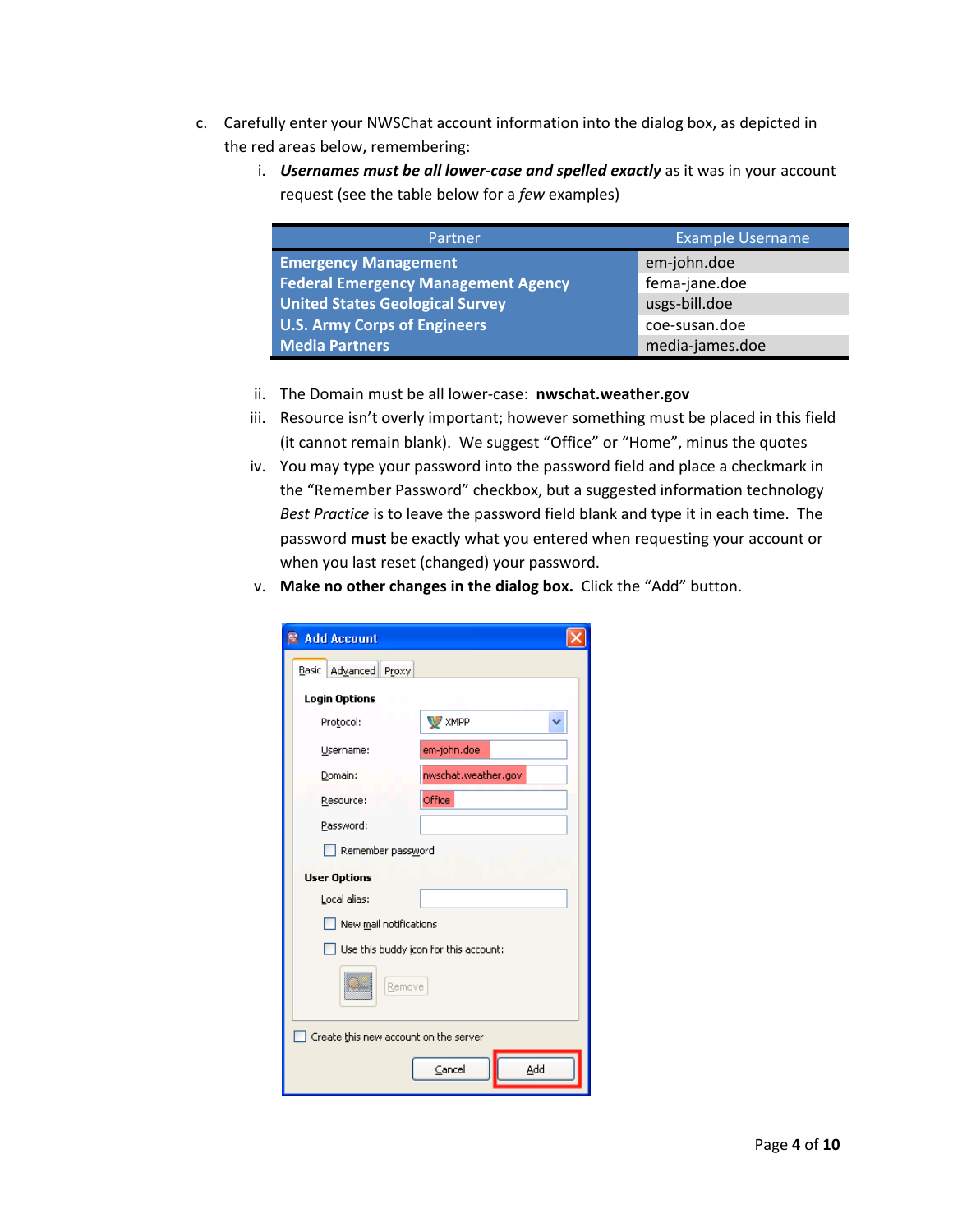d. The Accounts window will now contain your account information, as depicted in the example dialog box below:

| 凾 | <b>Accounts</b>          |                                      |                 | $\vert x \vert$ |
|---|--------------------------|--------------------------------------|-----------------|-----------------|
|   | Enabled                  | Username                             | Protocol        |                 |
|   | $\Box$<br>. <del>.</del> | em-john.doe@nwschat.weather.gov/Home | <b>XMPP</b>     |                 |
|   |                          | Add<br>Modify                        | Close<br>Delete |                 |

- e. Single‐click in the small box left of your account information, as depicted by the leftmost red arrow. This will place a "check-mark" in the box and begin the sign-in process. You may also click the "Close" button.
- f. The first time you log into NWSChat with Pidgin, you'll get the following dialog box only one time:



Click the Accept button.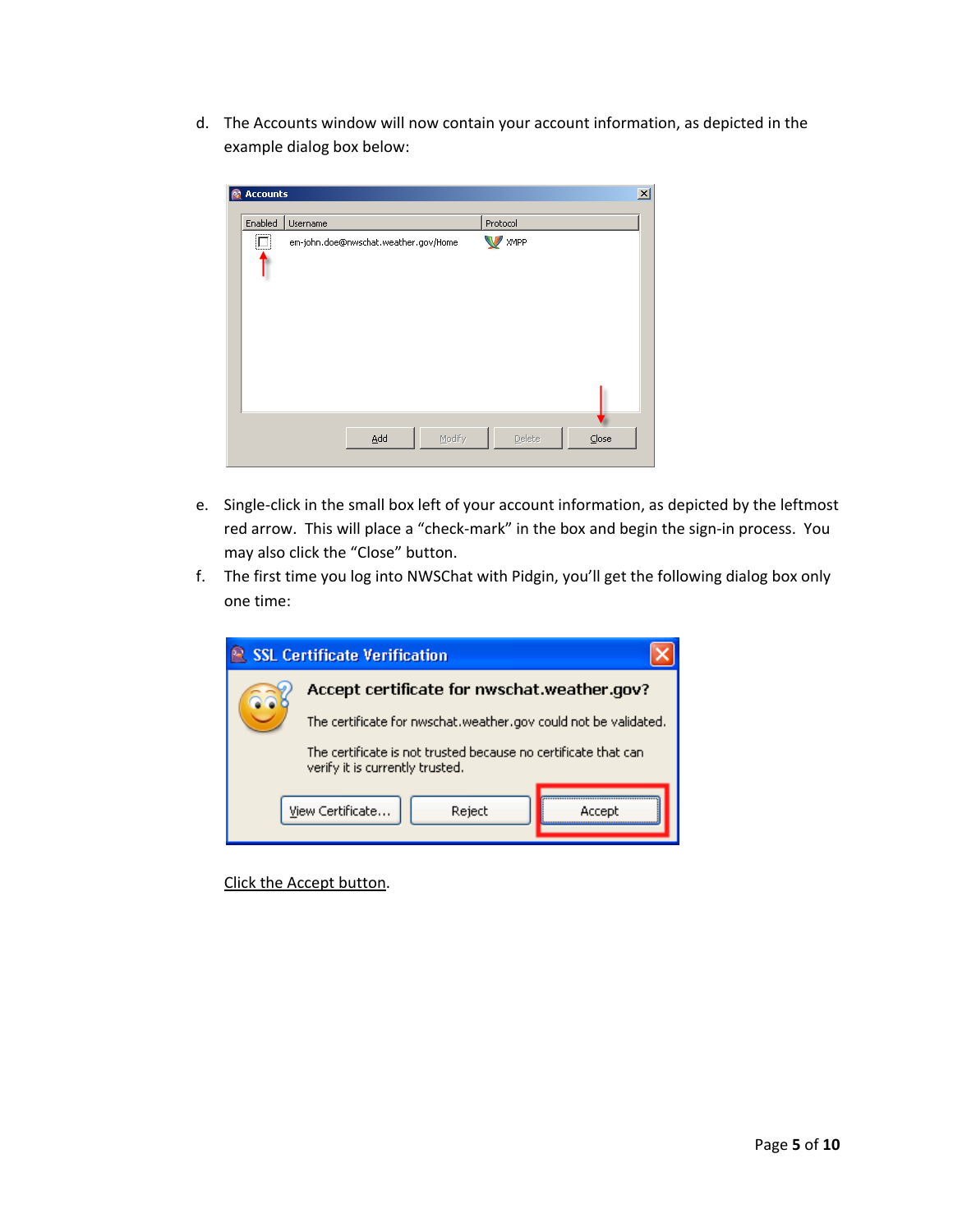<span id="page-5-0"></span>g. If you did not enter your password information in the dialog box found a few steps above, you'll be presented with the following dialog box:

| Pidgin |                        |                                          |
|--------|------------------------|------------------------------------------|
|        | Enter password for em- | john.doe@nwschat.weather.gov/Home (XMPP) |
|        | <b>Enter Password:</b> |                                          |
|        | Save password          |                                          |
|        |                        | Cancel                                   |
|        |                        |                                          |

Enter the NWSChat password you entered with your account request and click the "OK" button.

- h. In about ten seconds, you will log into NWSChat. A new window containing the NWSChat security message will display. You may close this window.
- 4. Configure Chat Rooms within Pidgin

Chat rooms are the primary method for interacting with an NWS Office. Chat rooms contain multiple users, all able to see and reply to each other's chats. It is advantageous to place one or more chat rooms into your Pidgin Buddy List so they will be available for quick access.

a. In the Buddy List, click the Buddies menu, then select "Add Chat", as in the example below:

|    |           | <b>Buddy List</b>           |            | $ \Box$ $\times$ |
|----|-----------|-----------------------------|------------|------------------|
|    |           | Buddies Accounts Tools Help |            |                  |
| ıч |           | New Instant Message         | Ctrl+M     |                  |
|    |           | p Join a Chat               | Ctrl+C     |                  |
|    |           | Get User Info               | $CtrI + I$ |                  |
|    |           | View User Log               | Ctrl+L     |                  |
|    | Show      |                             |            |                  |
|    |           | Sort Buddies                | ١          |                  |
|    |           | ╬ Add Buddy                 | Ctrl+B     |                  |
|    |           | + Add Chat                  |            |                  |
|    |           | 中 Add Group                 |            |                  |
| ₩  | Quit      |                             | Ctrl+Q     |                  |
|    |           |                             |            |                  |
|    | Available |                             |            |                  |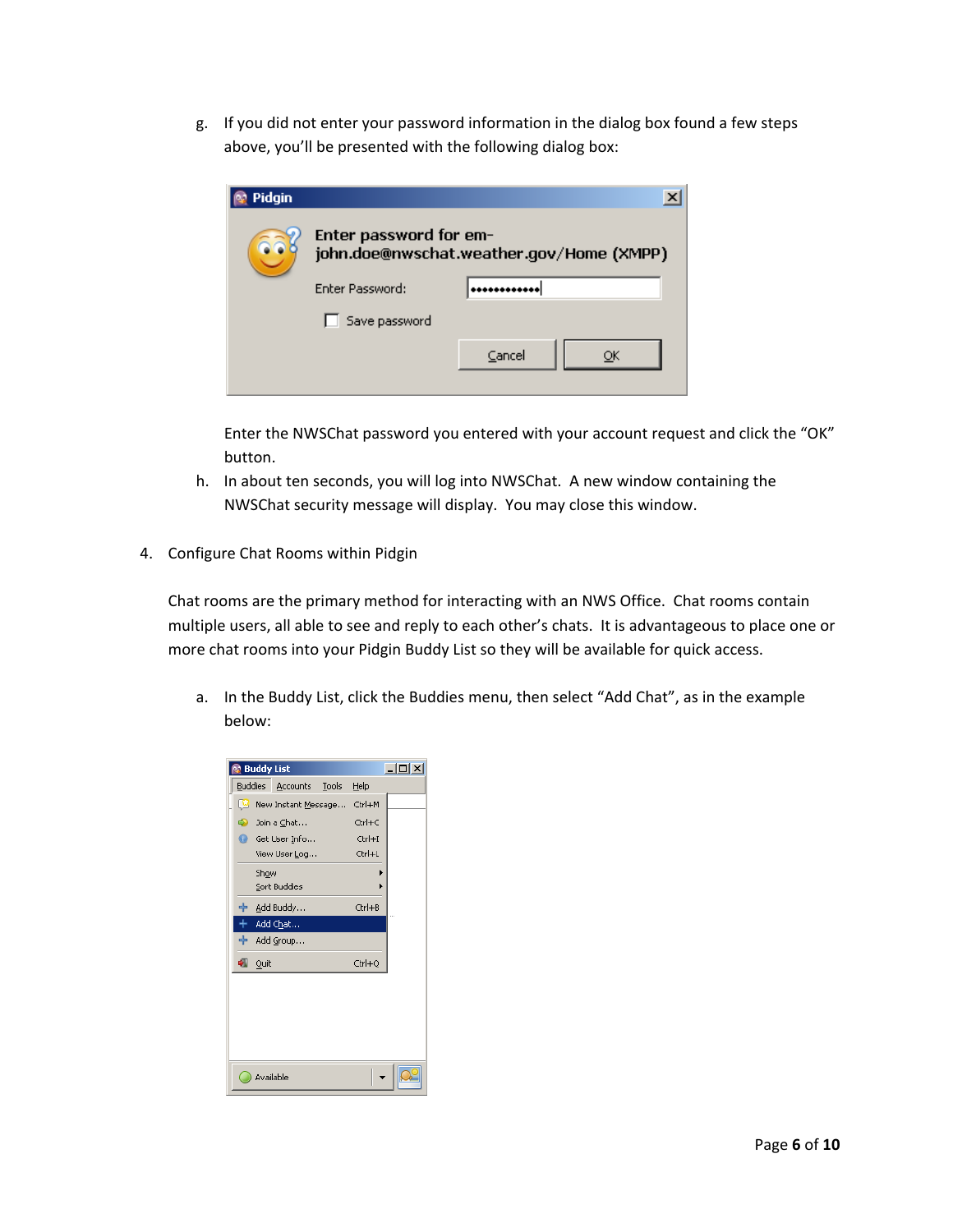b. A new dialog box will open, as depicted below:

| <b>Add Chat</b> |                                                                                                                    |                                              |  |  |  |
|-----------------|--------------------------------------------------------------------------------------------------------------------|----------------------------------------------|--|--|--|
|                 | Please enter an alias, and the appropriate information about the chat you would<br>like to add to your buddy list. |                                              |  |  |  |
|                 | Account:                                                                                                           | Mem-john.doe@nwschat.weather.gov/Home (XMPP) |  |  |  |
|                 | Room:                                                                                                              |                                              |  |  |  |
|                 | Server:                                                                                                            | conference.nwschat.weather.gov               |  |  |  |
|                 | Handle:                                                                                                            |                                              |  |  |  |
|                 | Password:                                                                                                          |                                              |  |  |  |
|                 | Alias:                                                                                                             |                                              |  |  |  |
|                 | Group:                                                                                                             |                                              |  |  |  |
|                 |                                                                                                                    | Autojoin when account becomes online.        |  |  |  |
|                 |                                                                                                                    | Hide chat when the window is closed.         |  |  |  |
|                 |                                                                                                                    | Add<br>Room List<br>Cancel                   |  |  |  |

- i. *Account*: This should be your NWSChat account; if not, ensure your account is selected.
- ii. *Room*: This should be the primary chat room you registered for during your account request process.
- iii. *Server*: Should already be filled out correctly; if not, ensure it says **conference.nwschat.weather.gov** in all lower‐case letters.
- iv. *Handle*: Enter a description of how you wish to be seen by others in the room similar to the examples below:

| Partner                                    | <b>Example Username</b>         |  |
|--------------------------------------------|---------------------------------|--|
| <b>Emergency Management</b>                | Jefferson-AL-EM-doe             |  |
|                                            | For Jefferson County Alabama    |  |
|                                            | <b>Emergency Manager with a</b> |  |
|                                            | last name of Doe                |  |
| <b>Federal Emergency Management Agency</b> | FEMA -Region-7-doe              |  |
| <b>United States Geological Survey</b>     | USGS-IAWSC-doe<br>or            |  |
|                                            | USGS-OSW-doe                    |  |
| <b>U.S. Army Corps of Engineers</b>        | COE-myr-doe                     |  |
| <b>Media Partners</b>                      | WXYZ-ChiefMet-doe               |  |

- v. *Group*: Using the down arrow to the right of the entry area, select "Chats". If you do not find this entry, type "Chats" into the blank field.
- vi. A suggested NWSChat *Best Practice* is to place a check‐mark in the small box immediately left of "Autojoin when account becomes online."
- vii. The remaining fields should be left blank.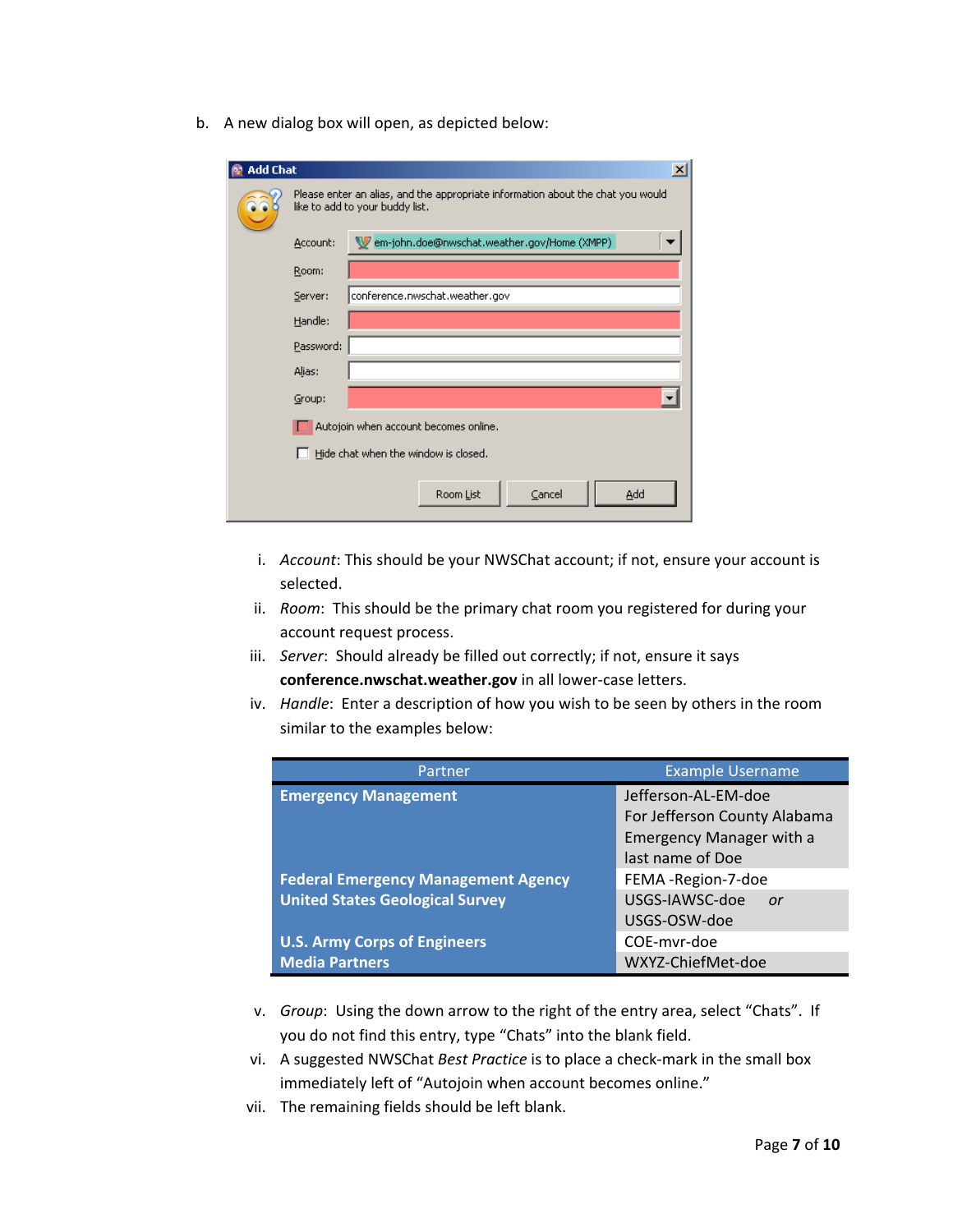- viii. Click the Add button
- c. The chat room should be placed in your Pidgin Buddy List. Double‐click the entry in your Buddy List to enter the room.
- d. If you need to add more chat rooms to your buddy list, complete steps 4a‐4c again, otherwise you may now use Pidgin.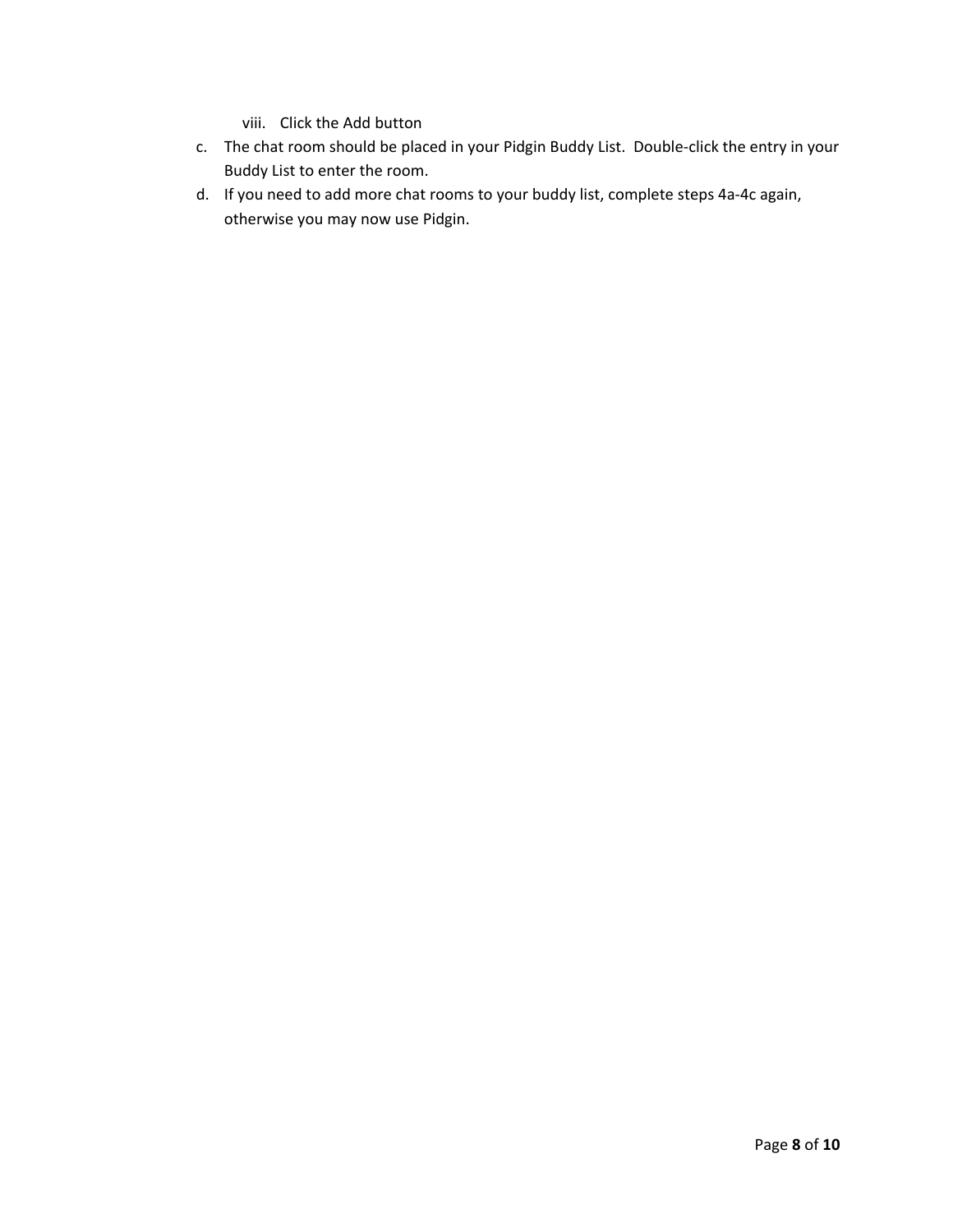## **Appendix A: Firewall Information**

<span id="page-8-0"></span>Your Information Technology (Computer) departments often have firewalls installed to control internet traffic into and/or out of your business or agency. The firewalls will have to be configured, using the information below, to allow NWSChat traffic pass through, otherwise you will not be able to use this Service.

| <b>DNS Name</b>            | IP Address      | <b>Ports</b>  | <b>Protocol</b> |
|----------------------------|-----------------|---------------|-----------------|
| nwschat-ss-nws.lb.noaa.gov | 140.90.113.204  | 5222, 80, 443 | <b>TCP</b>      |
| nwschat-kc.nws.lb.noaa.gov | 204.227.127.216 | 5222, 80, 443 | <b>TCP</b>      |